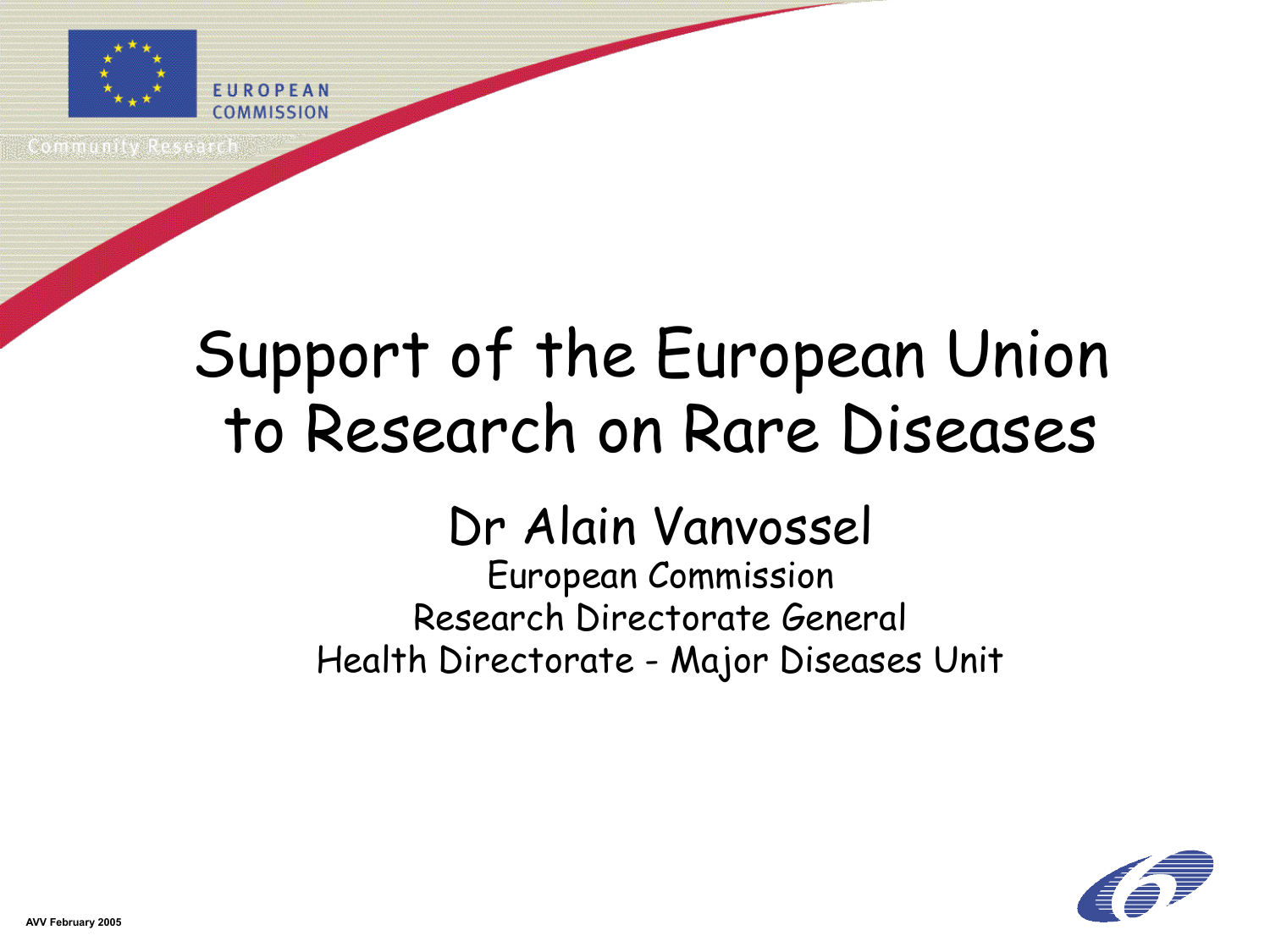

te in in de stad k

#### **Rare Diseases: is research needed?**

# Directorate General for Research = European public research funding body

Framework Programme

- complementation of private sectorfunded research **DISEASES**
- European added value



**RARE**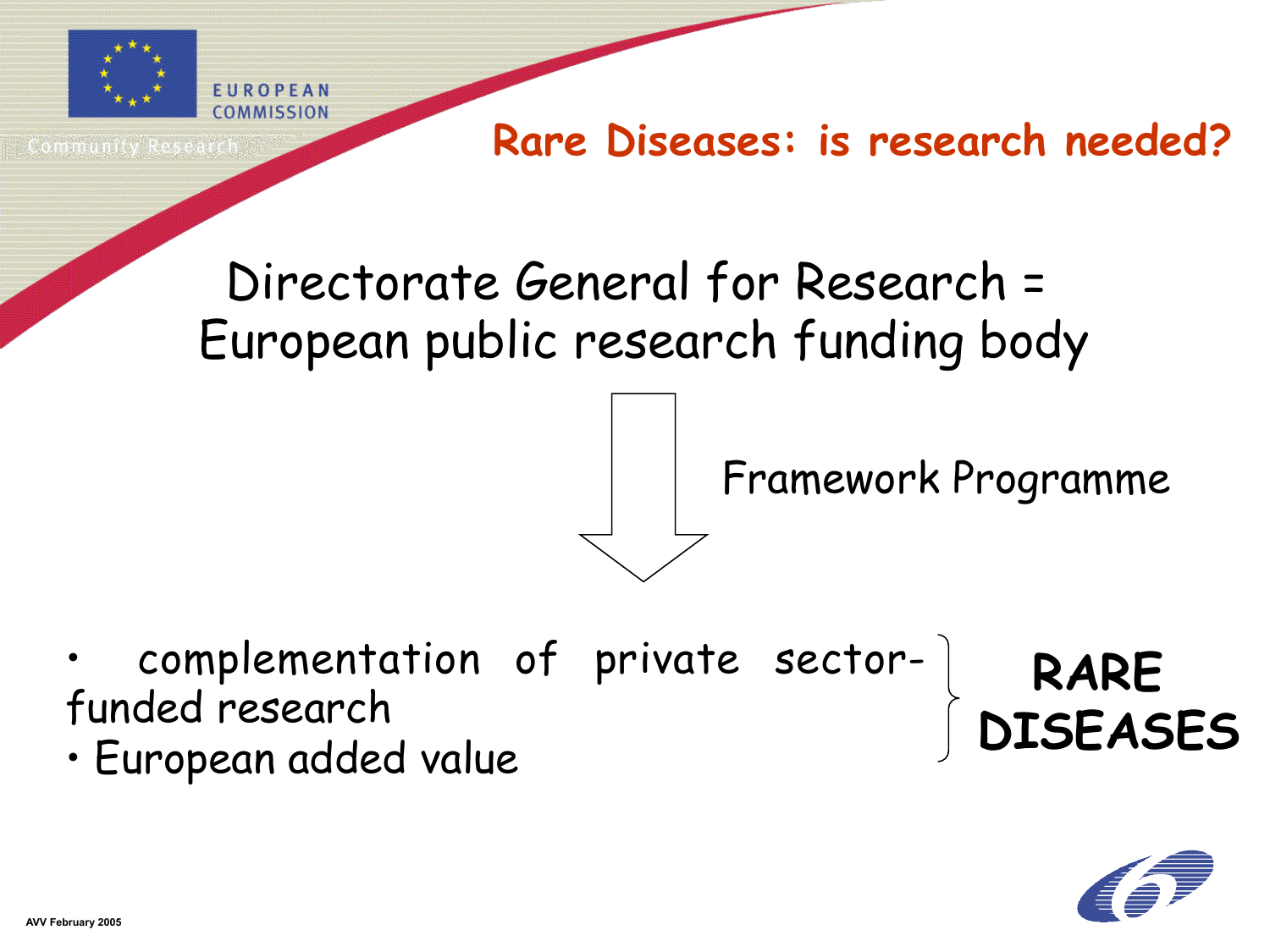

**Rare Diseases: is research needed?**

Sommunity Rese

### **General** objectives of FP - Health:



• improve the **prevention** and **management** of important causes of mortality and ill health in Europe,

• **pool** Europe's research **resources** for tackling (rare) diseases.

# **Specific**

objectives of FP: **Topics** mentioned in the **work programmes** of the calls for proposals

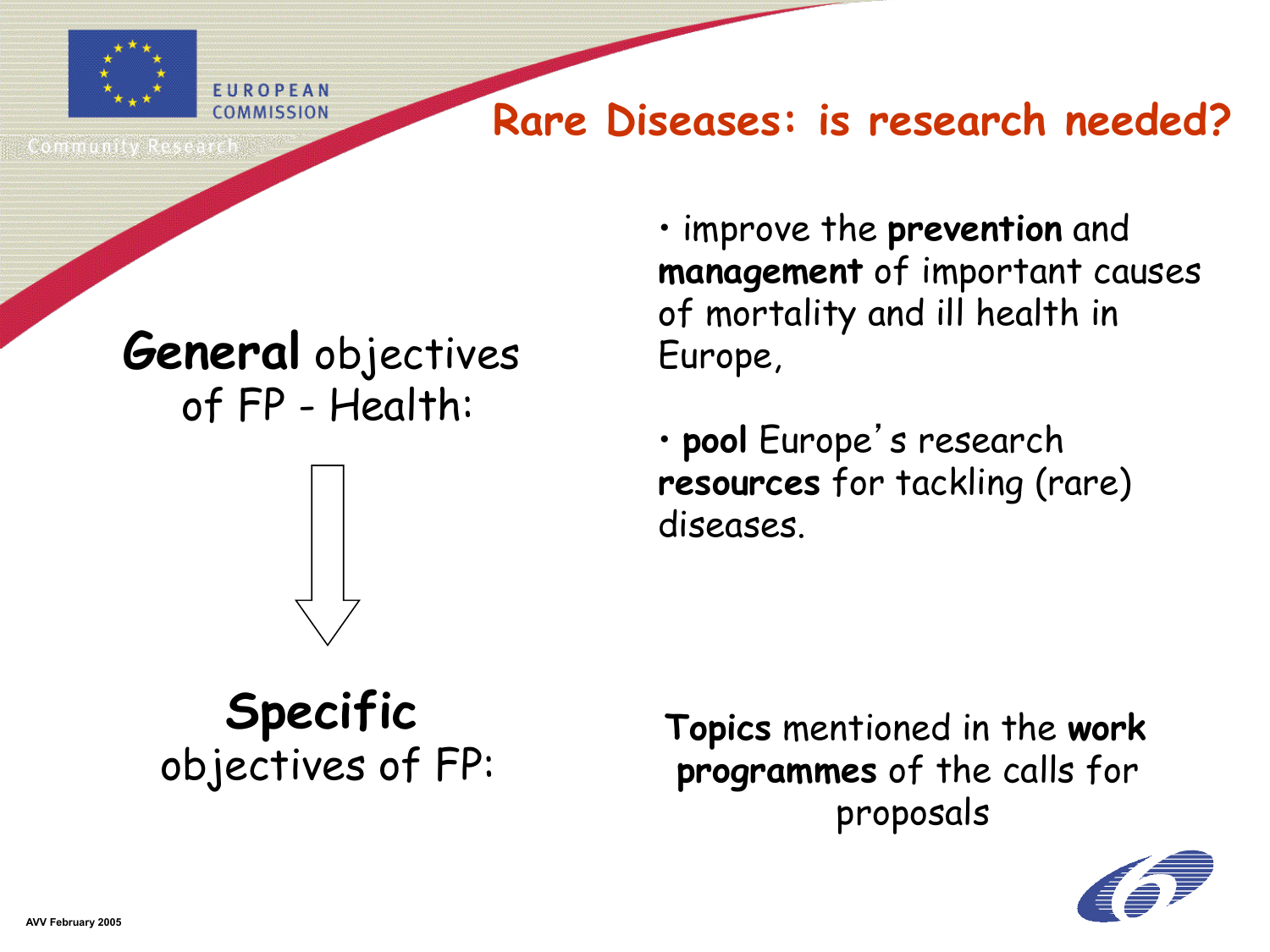

**EU historical support to RD research**

# **Previous programmes:**  Promote cooperation, collaboration and knowledge building

# **FP5:** Total 45 RD projects, € 62 million

- $R&D$ : Friedreich's Ataxia; Peroxisomal diseases; Myopathies; Congenital disorders of glycosylation; Juvenile systemic lupus erythematosus; Cystic fibrosis S u
- INFRA: European network of DNA, cell and tissue banks on rare diseases c h
- Biotech: Gene therapy for inherited diseases; Genechip technology for detection of molecularly heterogeneous genetic diseases  $\mathbf{a}$  $\leq$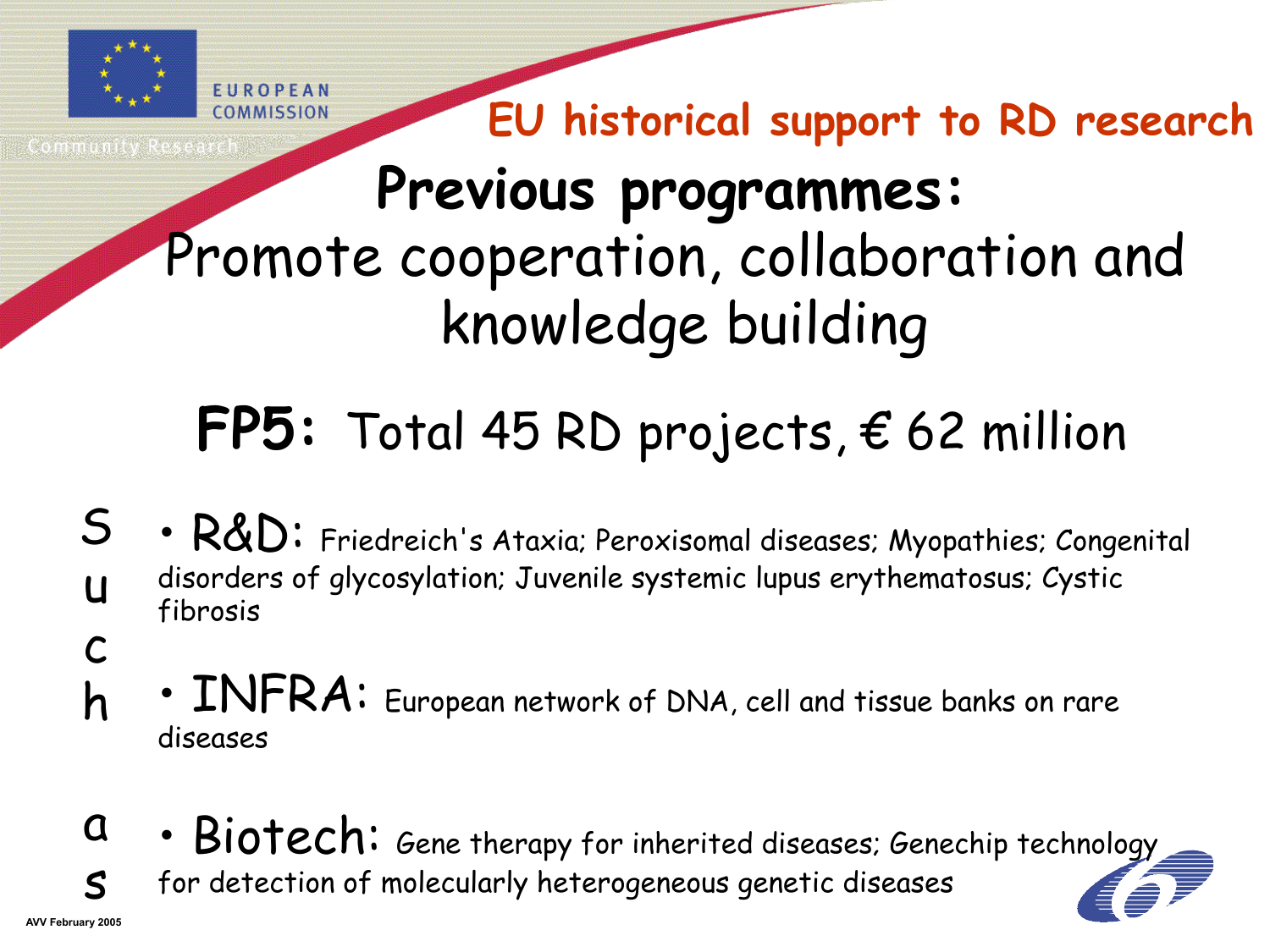

# **FP6:**  Develop scientific and technical excellence

**Make a reality of the** "**European Research Area**"**, with a view to stepping up innovation in Europe, in conjunction with all the efforts made to this end at regional, national and European level.** 

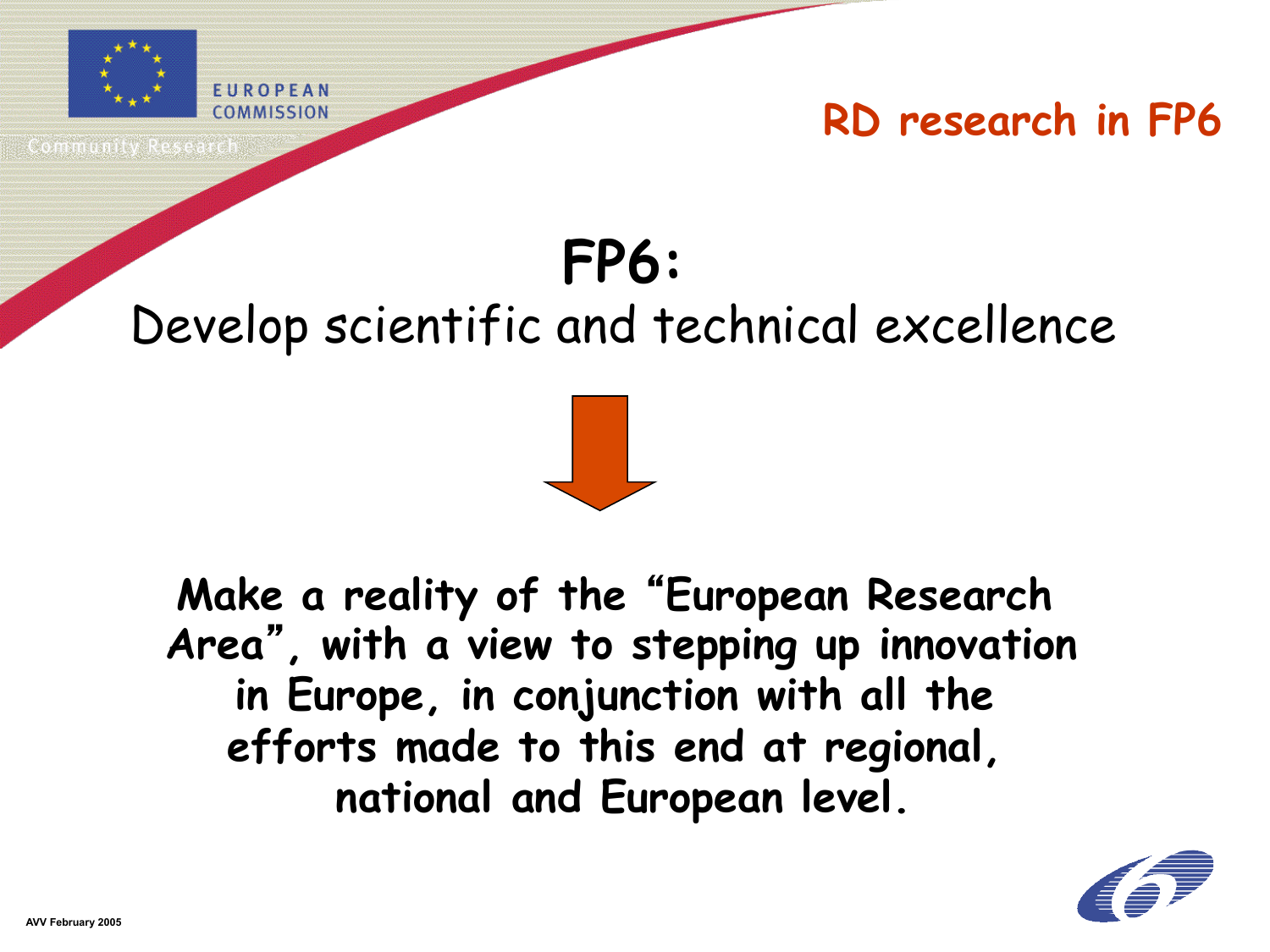

**Community Research** 

| <b>INTEGRATING EUROPEAN RESEARCH</b>                             |                                  |                                                                                          |                             |                         |                                                                |                                                                     |                                                                                        |
|------------------------------------------------------------------|----------------------------------|------------------------------------------------------------------------------------------|-----------------------------|-------------------------|----------------------------------------------------------------|---------------------------------------------------------------------|----------------------------------------------------------------------------------------|
| THEMATIC PRIORITIES                                              |                                  |                                                                                          |                             |                         |                                                                | SPECIFIC ACTIVITIES COVERING A                                      |                                                                                        |
| $\mathbf{1}$                                                     | $\overline{2}$                   | $\overline{\mathbf{3}}$                                                                  | 4                           | 5                       | 6                                                              | $\overline{7}$                                                      | WIDER FIELD OF RESEARCH                                                                |
|                                                                  |                                  |                                                                                          | space<br>প্ত<br>Aeronautics | Food quality and safety | global change<br>ecosystems<br>Sustainable development,<br>and | knowledge<br>governance in a<br>society<br>based<br>প্ত<br>Citizens | <b>Supporting EU</b><br>Anticipating scientific<br>and technological needs<br>policies |
| genomics and<br>for health<br>biotechnology<br>sciences,<br>Life | Information society technologies | and nanosciences<br>new production<br>processes<br>Nanotechnologies<br>intelligent mat., |                             |                         |                                                                |                                                                     | Horizontal research activities involving<br><b>SMEs</b>                                |
|                                                                  |                                  |                                                                                          |                             |                         |                                                                |                                                                     | Specific measures in support of<br>international cooperation                           |
|                                                                  |                                  |                                                                                          |                             |                         |                                                                |                                                                     | Non-nuclear activities of the Joint<br><b>Research Centre</b>                          |
| <b>STRUCTURING THE EUROPEAN RESEARCH</b>                         |                                  |                                                                                          |                             |                         |                                                                | <b>STRENGTHENING THE</b>                                            |                                                                                        |
| <b>AREA (ERA)</b>                                                |                                  |                                                                                          |                             |                         |                                                                |                                                                     | <b>FOUNDATIONS OF ERA</b>                                                              |

**Science** 

**Society**

**and** 

| <b>FOUNDATIONS OF ERA</b> |  |
|---------------------------|--|
|---------------------------|--|

| Coordination of Development of |                     |
|--------------------------------|---------------------|
| activities                     | research/innovation |
|                                | policies            |

**Research** 

**Human res., mobility** **Research infrastruct.**

**Innovation**

**&**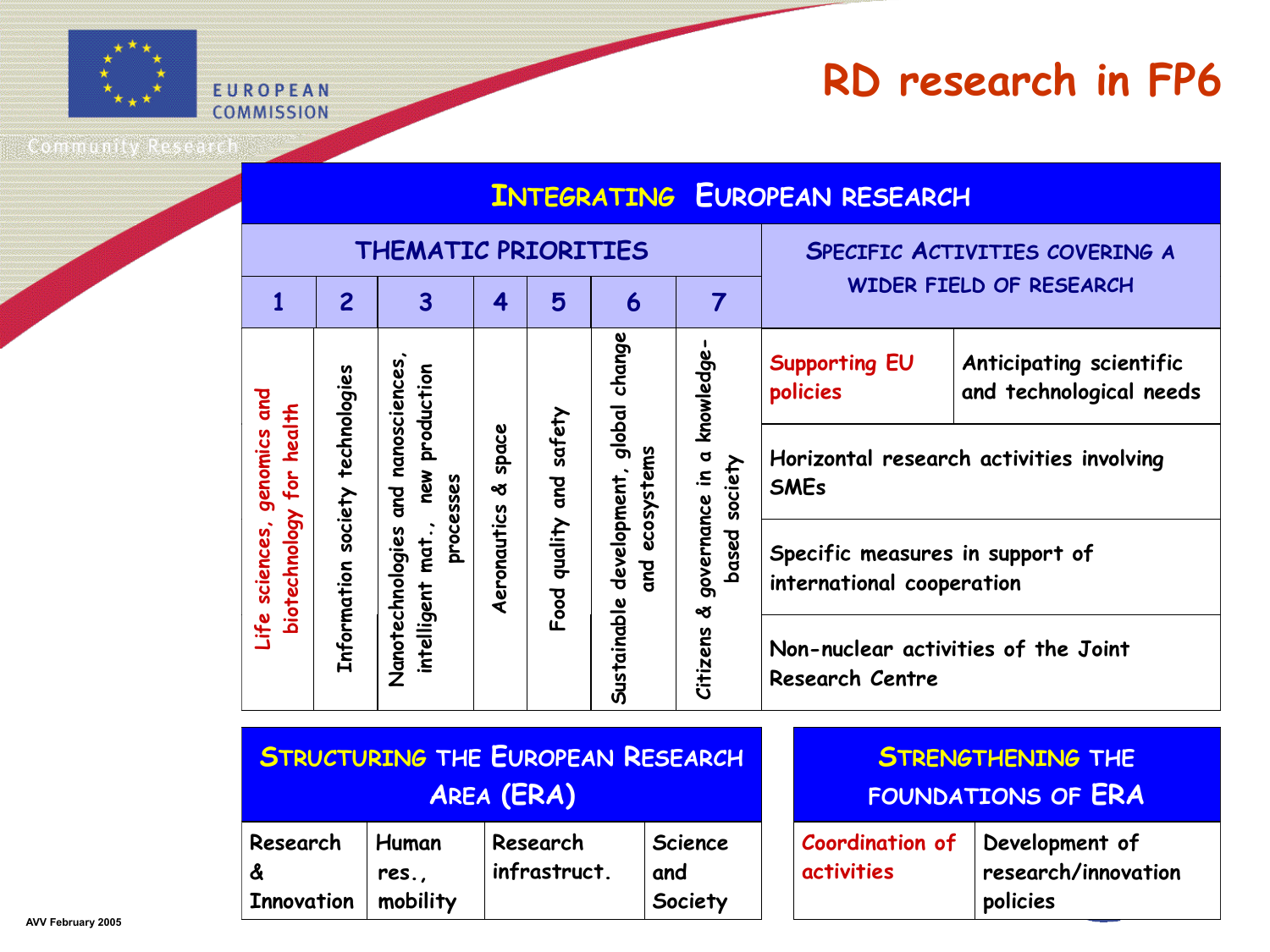

# **Objectives of Thematic Priority 1**

(overall budget in FP6 :  $\epsilon$  2255 Million)

Translate genome data into practical applications to improve human health

# **How will this be achieved?**

Necessity to reach a critical mass, management simplification and integration of the research capacities



**Introduction of new instruments: Integrated Projects (IP) and Networks of Excellence (NoE) To complement STREP/CA/SSA** 

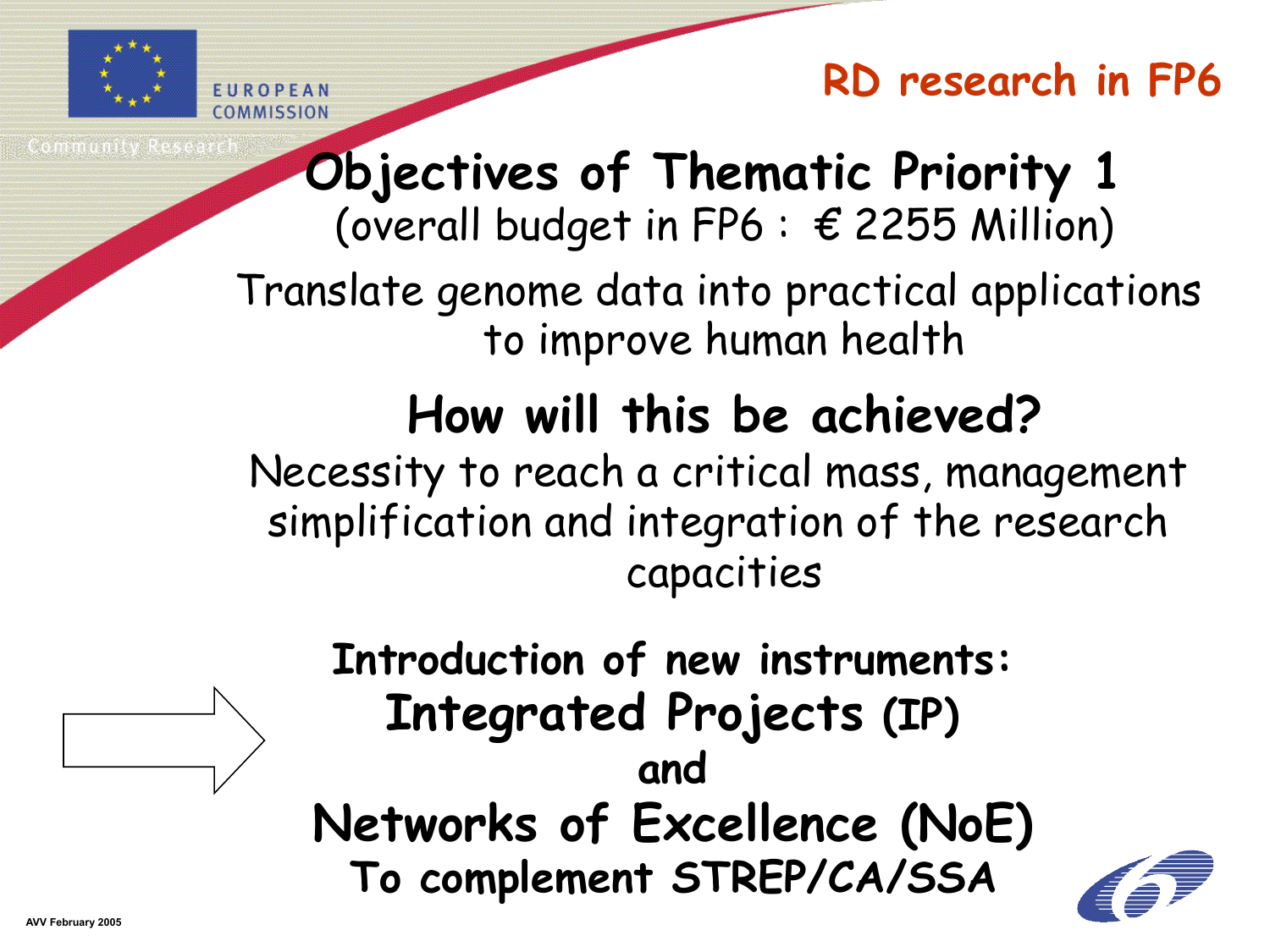

### **PRIORITY 1: Life Sciences, Genomics and Biotechnology for Health**

- • **Three calls for proposals already published**
- • **26 RD relevant projects selected for funding in the 2 first calls, total budget** € 93 million
- • **Expected global budget for RD: up to** € 150 million

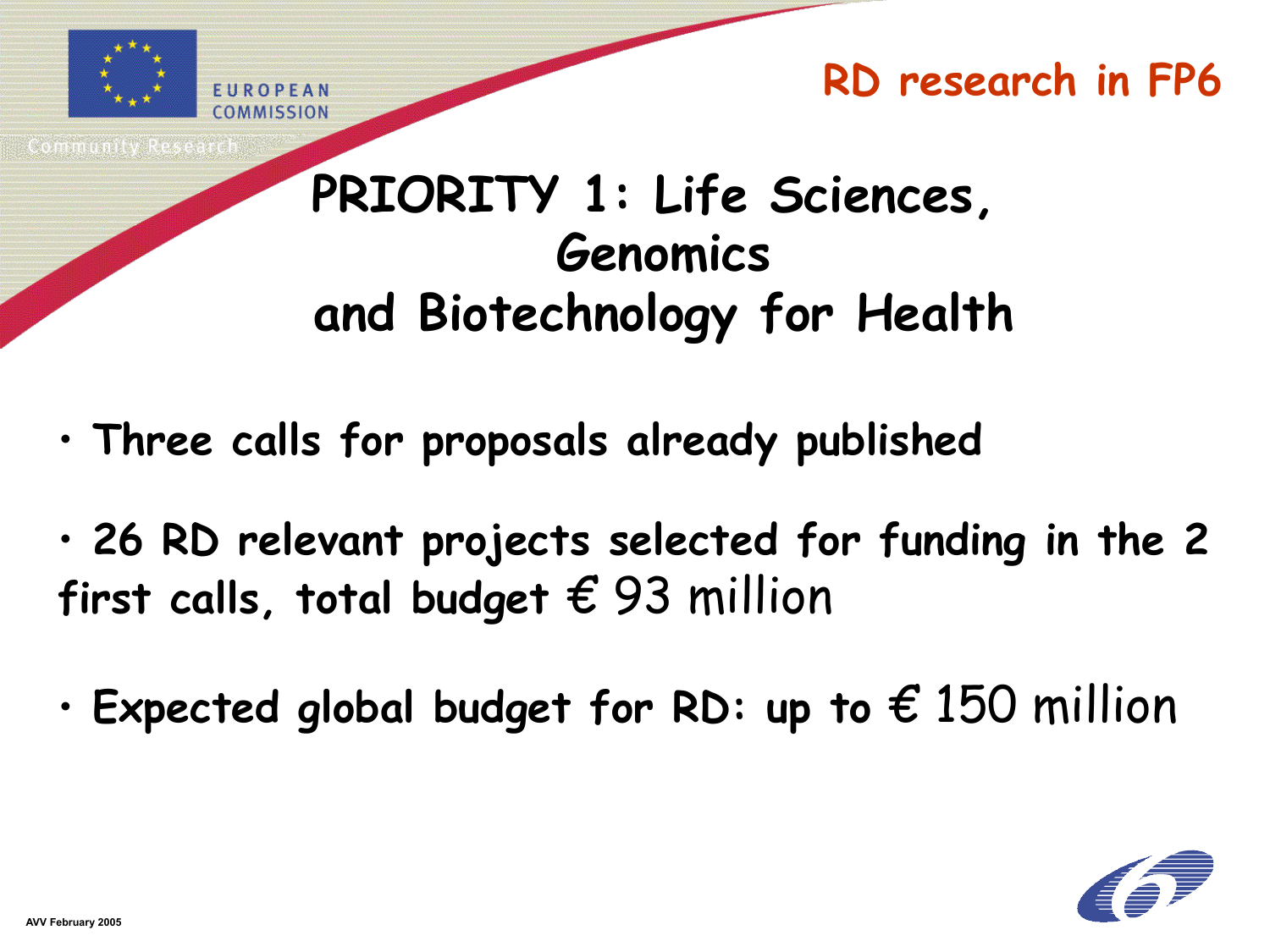

### "**Rare Diseases**" **- calls overview**

Community Researcl

**RD of mitochondria** (IP) **RD of plasma membrane transporters for amino-acids** (STREP) **Network for early clinical trials in Wilson disease** (CA) **Coordination of RD research** (SSA) **Rare hereditary neurological disorders: ataxias** (IP) **Rare monogenic neurological disorders** (STREP)

**Prader-Willi syndrome**  (STREP)

**Rare autoimmune disorders** (STREP)

**Rare genetic skin disorders** (CA)

**Disorders of inborn errors of metabolism**  (CA)

1st Call **2nd Call 3rd Call** 

**RD of nuclear organisation** (STREP)

**Pharmacogenomics orphan medicinal products** (STREP)

**Cystic fibrosis** (CA)

**Methodological challenges of early clinical trials in RD** (CA or SSA)

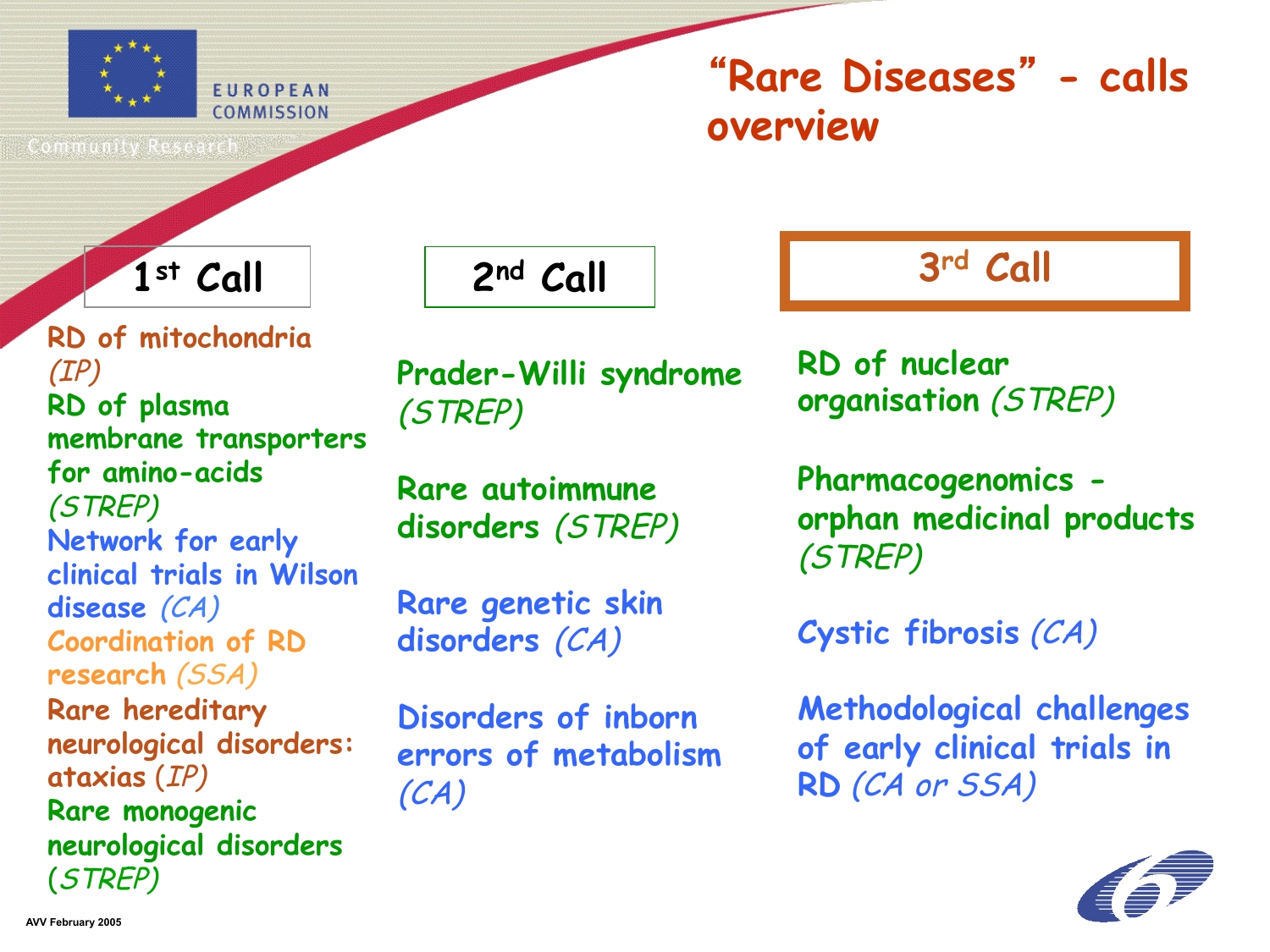

! Rare Diseases ≠ necessary keyword to identify relevant topics in the work programme :

e.g. 3rd call:

- Quality and safety standards for clinical gene transfer - NoE.
- Workshop on ethical issues raised by new diagnostic methods – SSA.

Rare diseases can serve as models for other diseases!

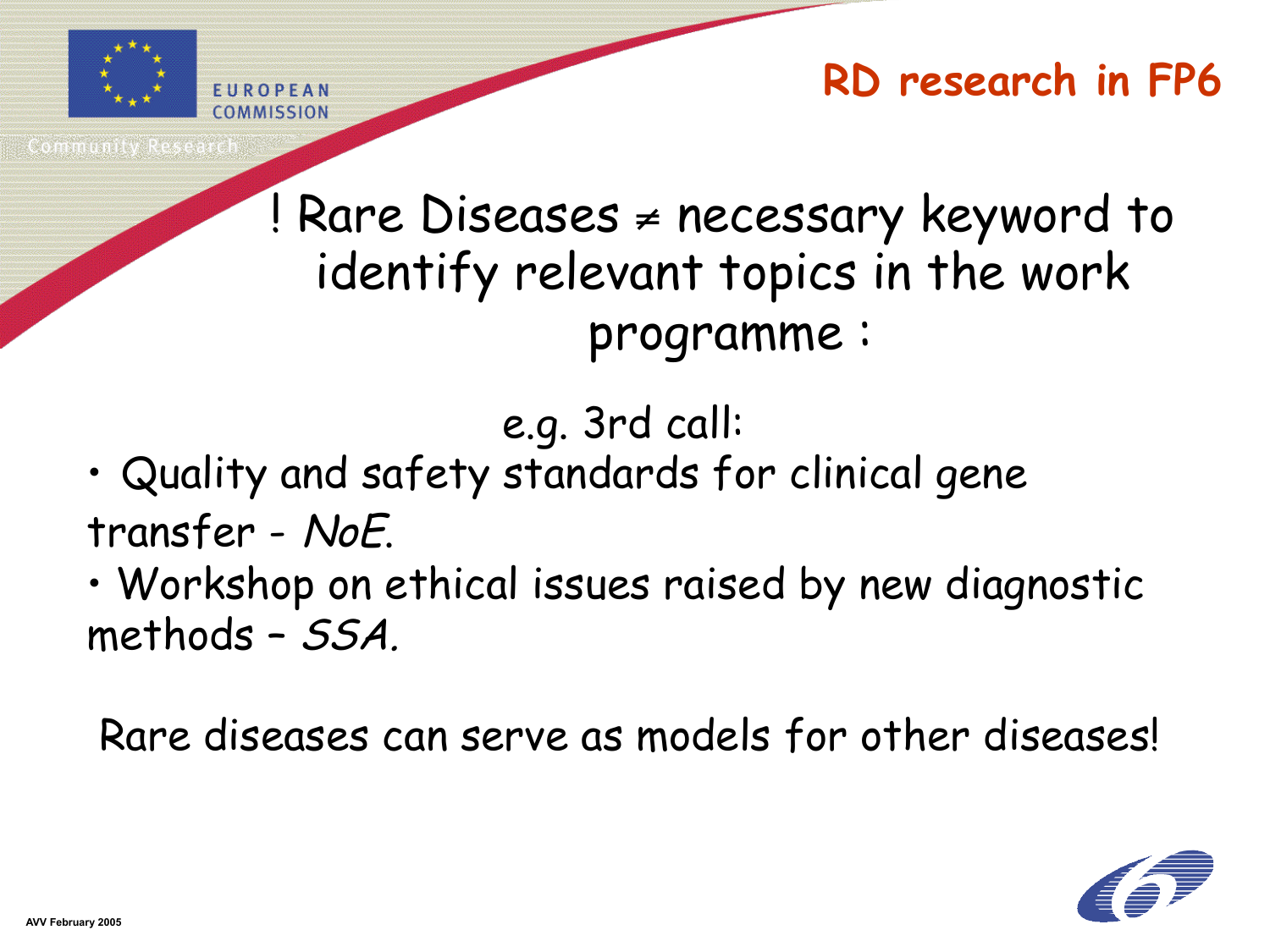

### **Rare Diseases (FG + Biotech)**

Community Researc

**DNA damage and repair mechanisms in health and disease** (IP)

**Functional genomics: study of peroxisomes in health and disease** (IP)

**Low abundance proteomics: cystic fibrosis model** (STREP) **Genetic testing in Europe** (NoE)

**Molecular diagnostics in mitochondrial diseases** (STREP)

**Retroviral transgenesis in gene therapy of inherited diseases** (IP)

**Improving precision of nucleic acid-based therapy of cystic fibrosis** (STREP)

**Gene transfer for curative therapy of human skin disease** (STREP)

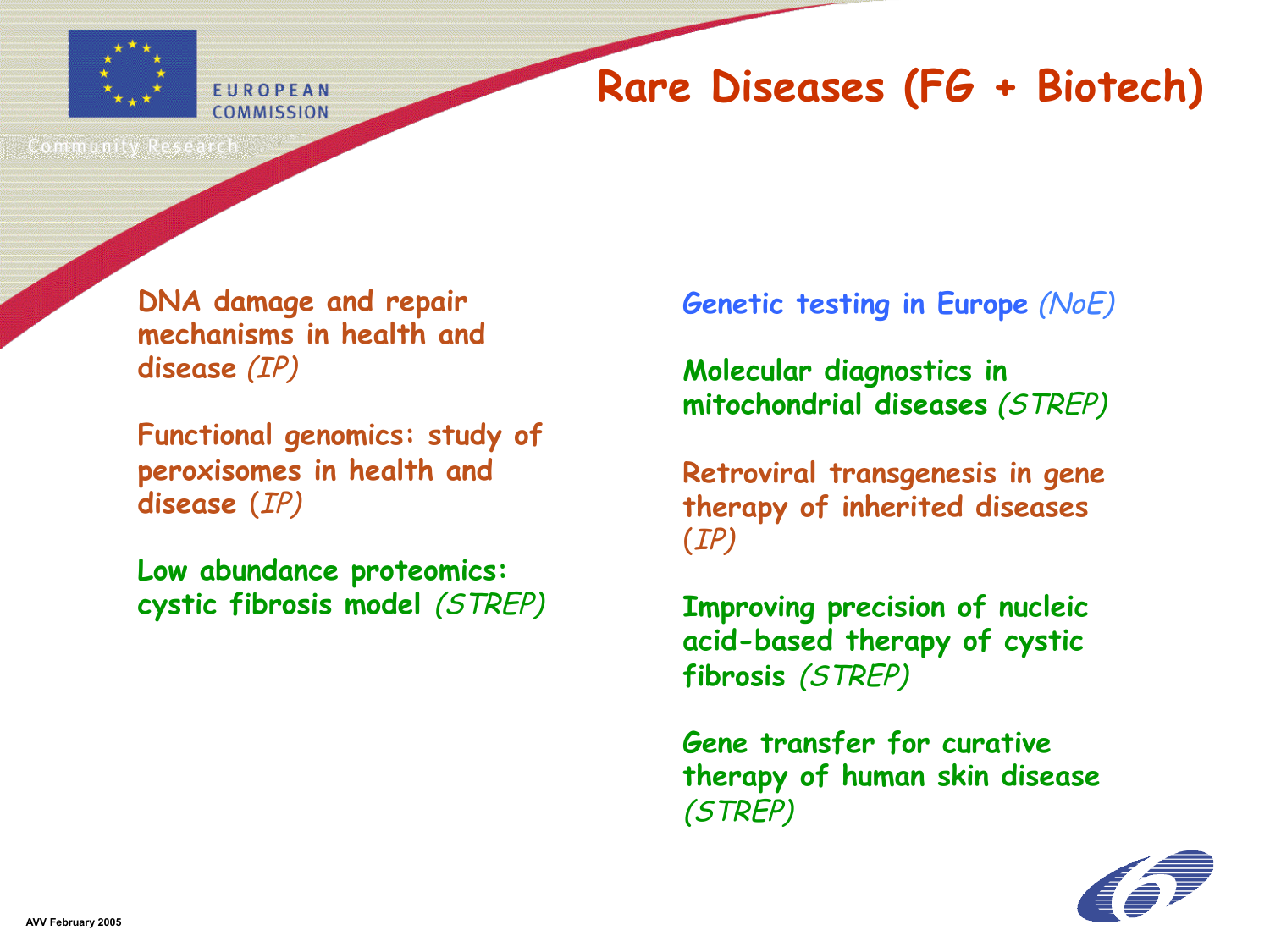

to ministra värde

4th call for proposals **Emphasis on SMEs!** 

## **Indicative topics?** (not published yet; foreseen June 2005)

- •protein folding
- •rare diseases models
- •bone/cartilage diseases
- •neuromuscular diseases

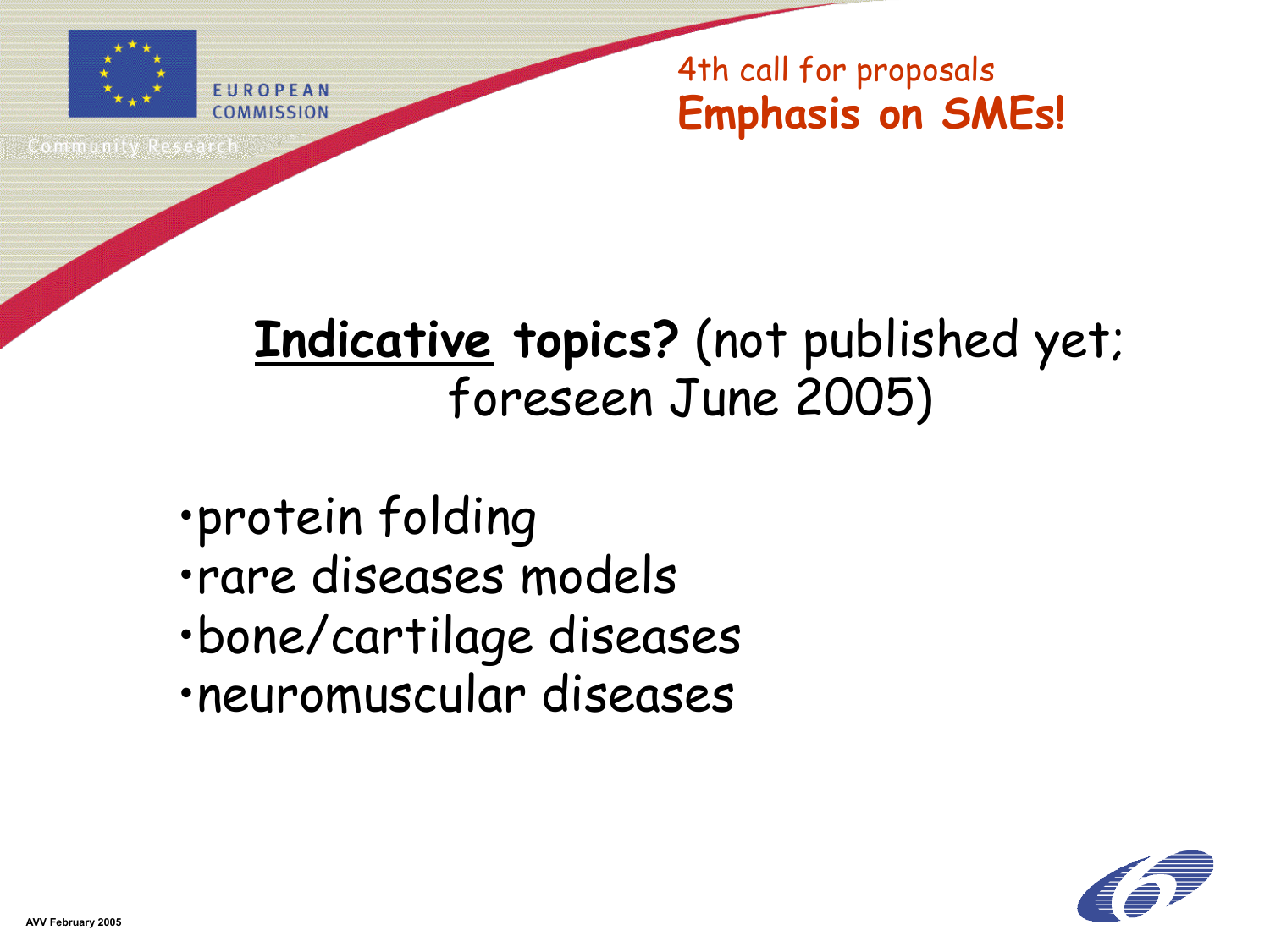

**Objectives of Priority 8**

Underpin the formulation and implementation of Community policies

One action line devoted to Public Health issues, including RD

**EURO-POLICY-PID** (STREP): Policy-oriented and harmonising research activities in primary immunodeficiency diseases (PIDs)

# **Objectives of Coordination of Activities**

Encourage and support initiatives undertaken by several countries, to develop synergy between their existing activities, as well as to define and implement joint activities, in areas such as health, including the RD area.

**AVV February 200 E-Rare** (SSA): ERA-Net for research programmes on RD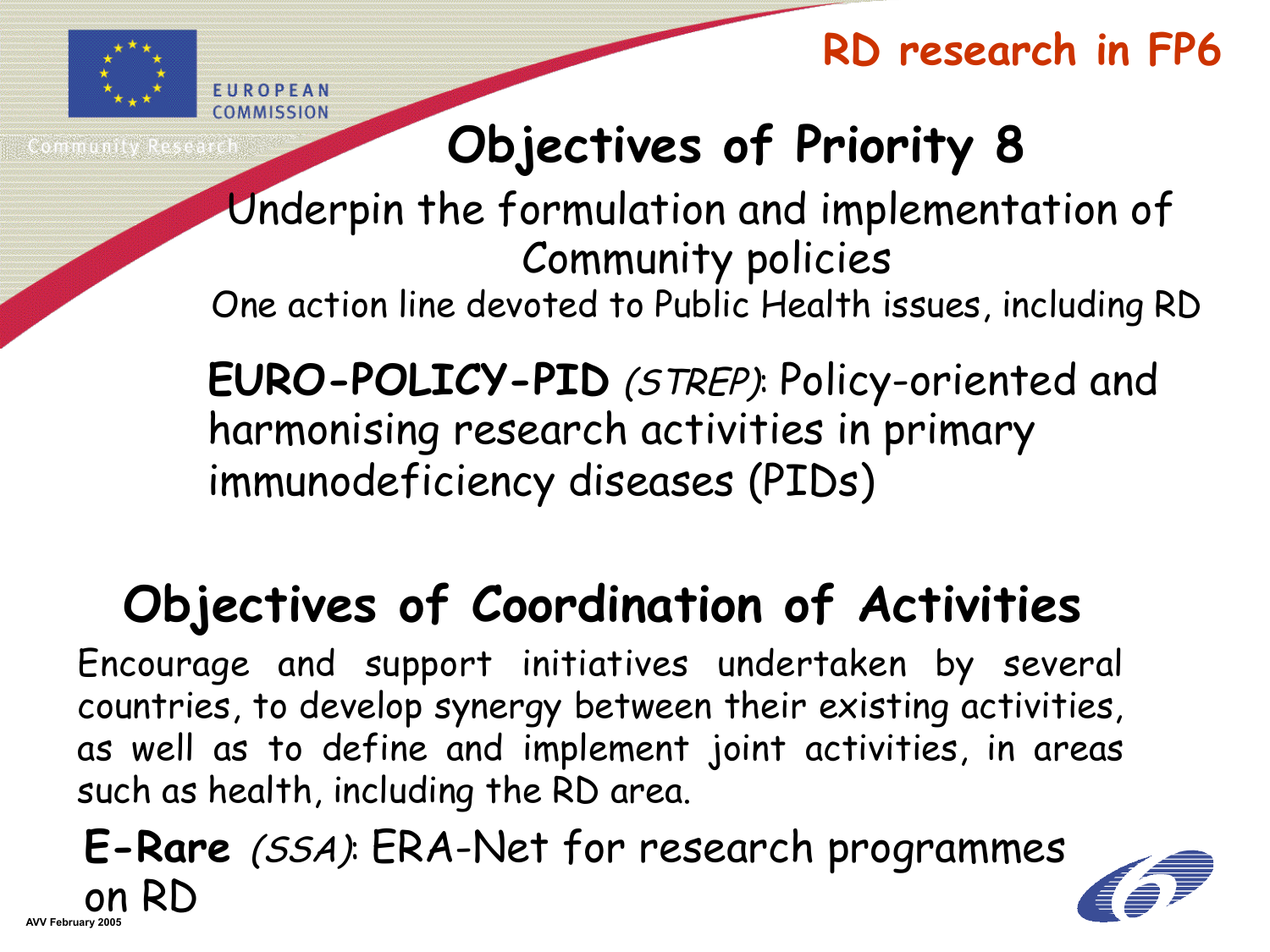

Coxes as a ser a co

#### **Towards FP7**

Communication: "Science and technology, the key to Europe's future – Guidelines for future European Union policy to support research" http://europa.eu.int/comm/research/future/index\_en.cfm

Open consultation on the future of European research policy



Preparation of the proposal for the 7th **FRAMEWORK PROGRAMME** (FP7)

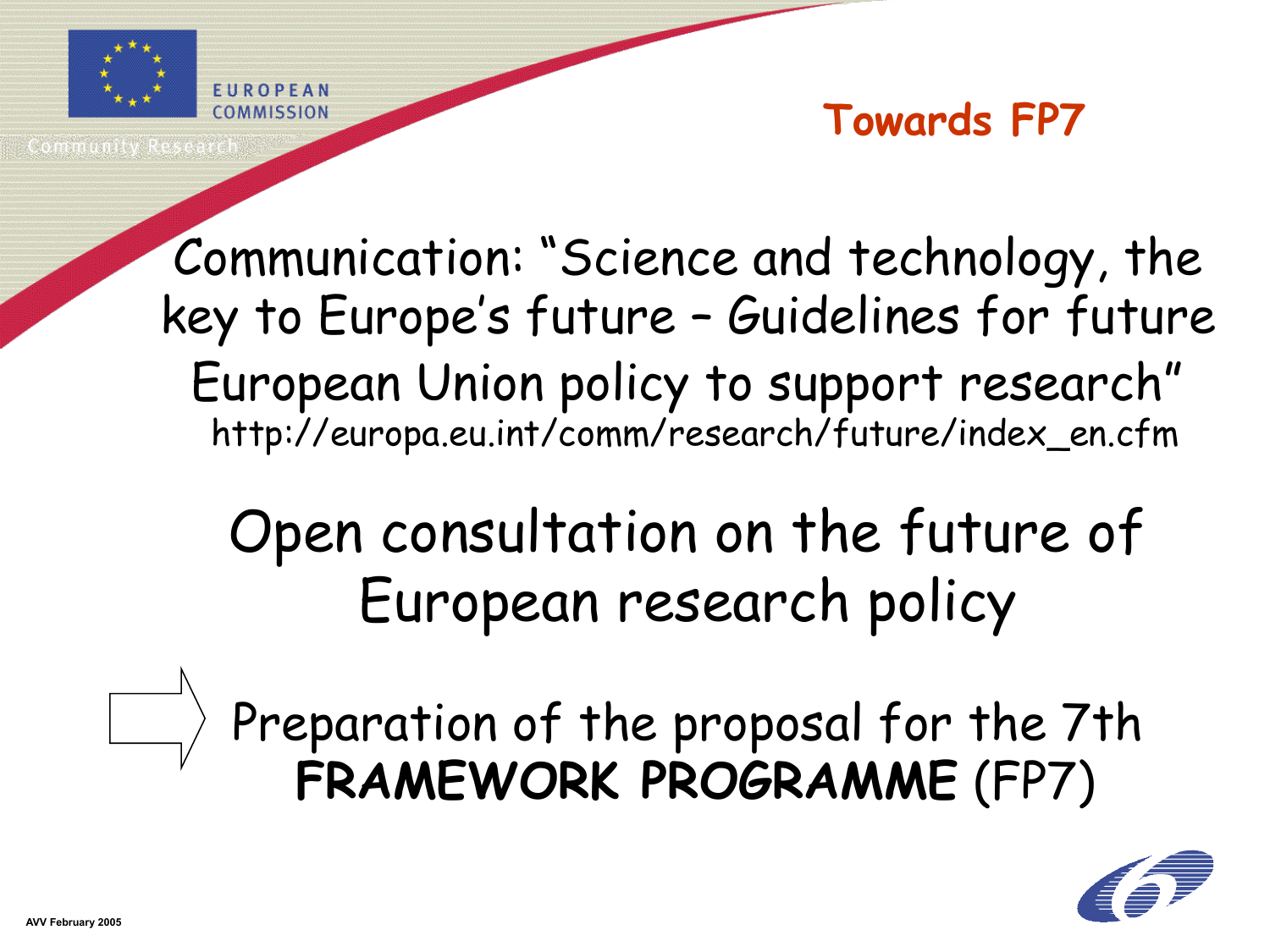

# **Six major objectives:**

- **1. Creating European centres of excellence through collaboration between laboratories**
- **2. Stimulating the creativity of basic research through competition between teams at European level**
- **3. Launching European technological initiatives**
- **4. Improving the coordination of national research programmes**
- **5. Making Europe more attractive to the best researchers**
- **6. Developing research infrastructures of European interest**

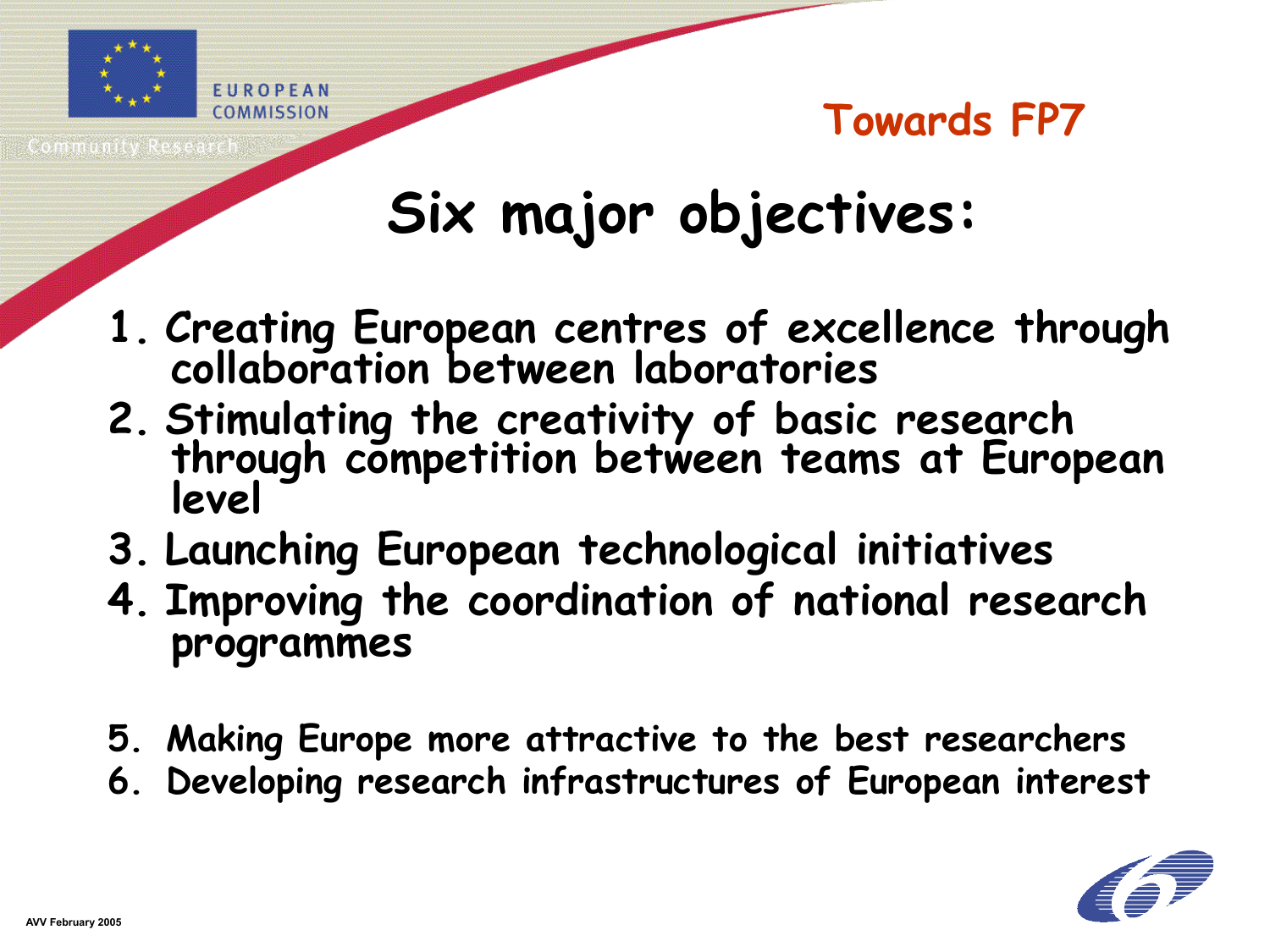

Sommunity Resea

# **OTHER:**

- **Enhance european scientific presence in international setting**
- **Stimulate research for and by SME**
- **Encourage technology innovation**

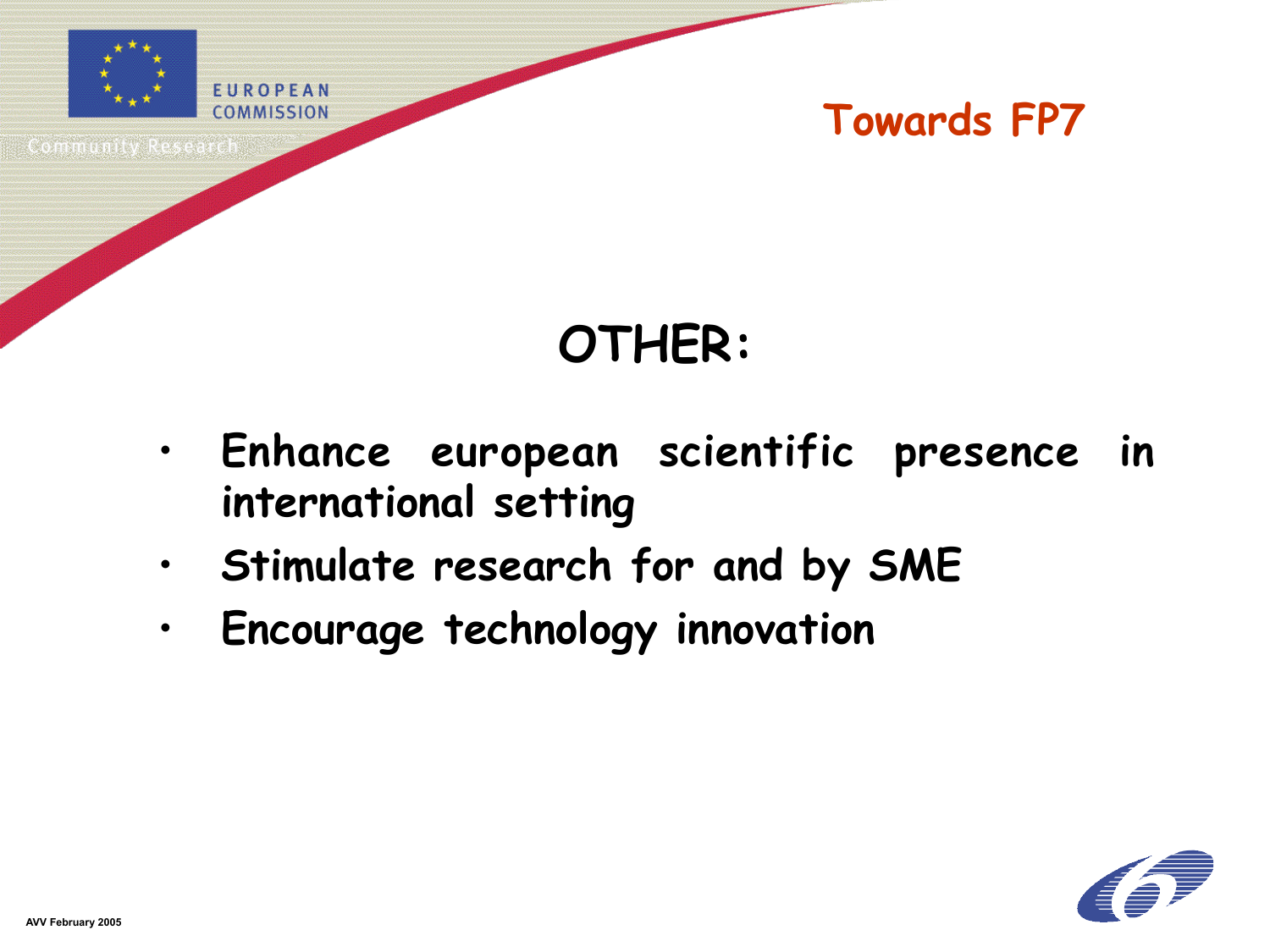

**Research Themes for FP7?** Open consultation on thematic domains for future European support under FP7

Domains where support at European level

- is most needed
- will have the greatest impact based on:
	- European added value
	- Contribution to EU policy objectives
	- European research potential

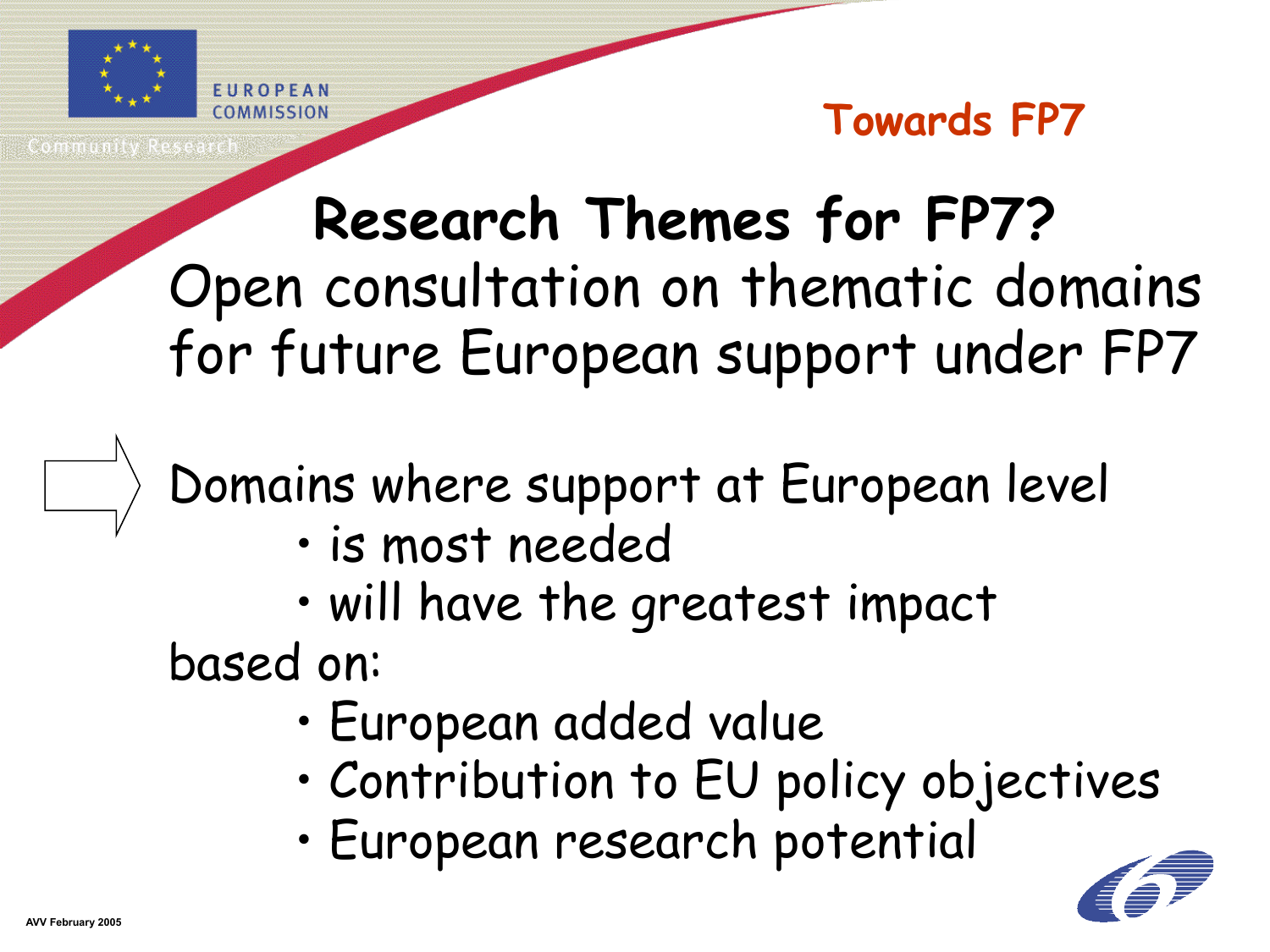

# **Indicative roadmap for FP7**

- (Decision on Financial Perspectives)
- **Commission** proposal for **FP**: towards **April 2005**
- **Commission** proposals for **Specific Programmes**: towards **September 2005**
- Adoption of FP by **European Council and European Parliament**: foreseen **June 2006**
- Adoption of Specific Programmes by the **European Council**: foreseen **September 2006**
- Publication of first calls for proposals: November 2006

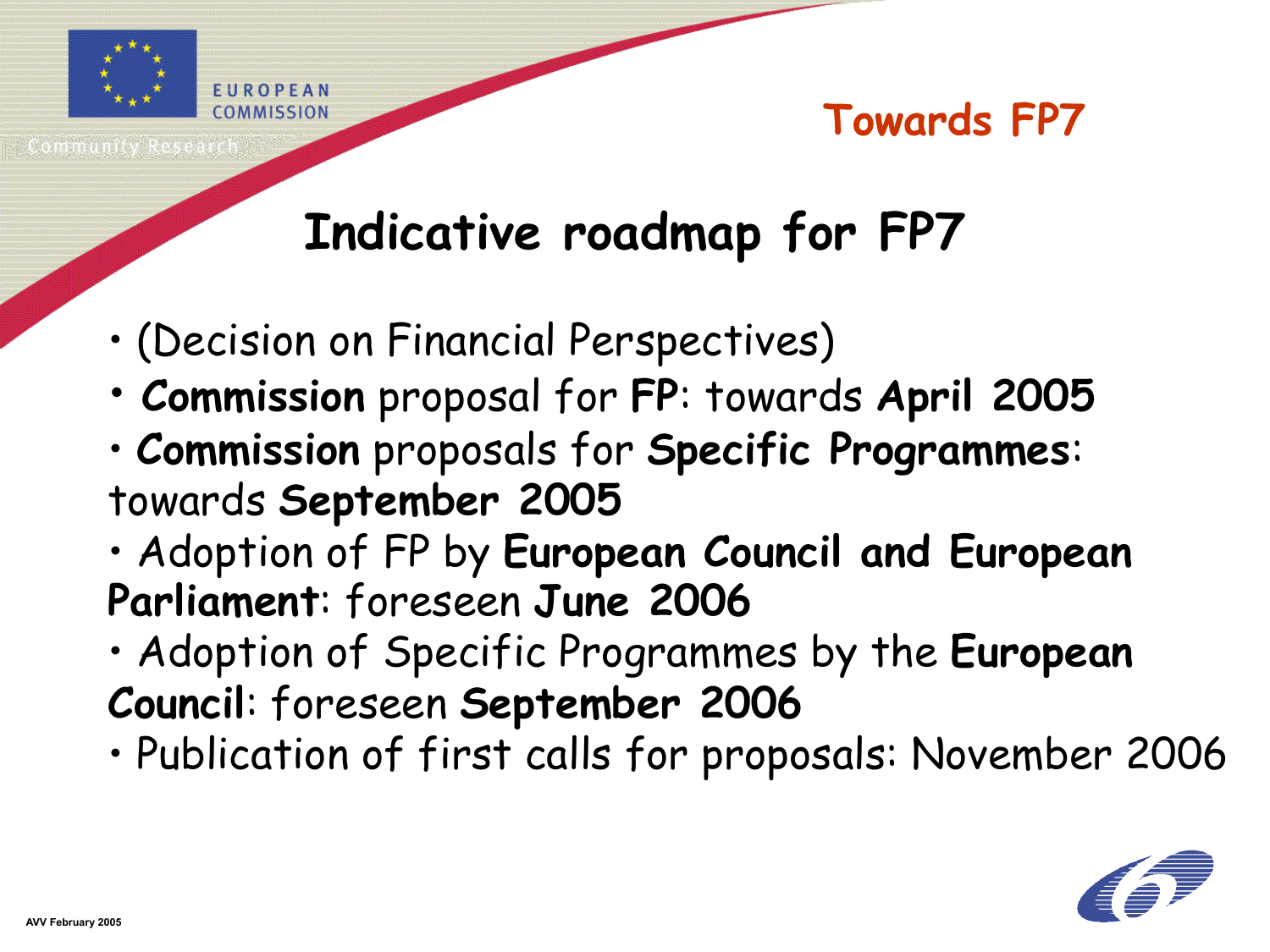

# **Input**

- Reflexion workshop April 2005 (DG RTD)
- Received position papers (e.g. EURORDIS)
- Conferences: ICORD, Lux. RD conference June 2005
- Your free input!